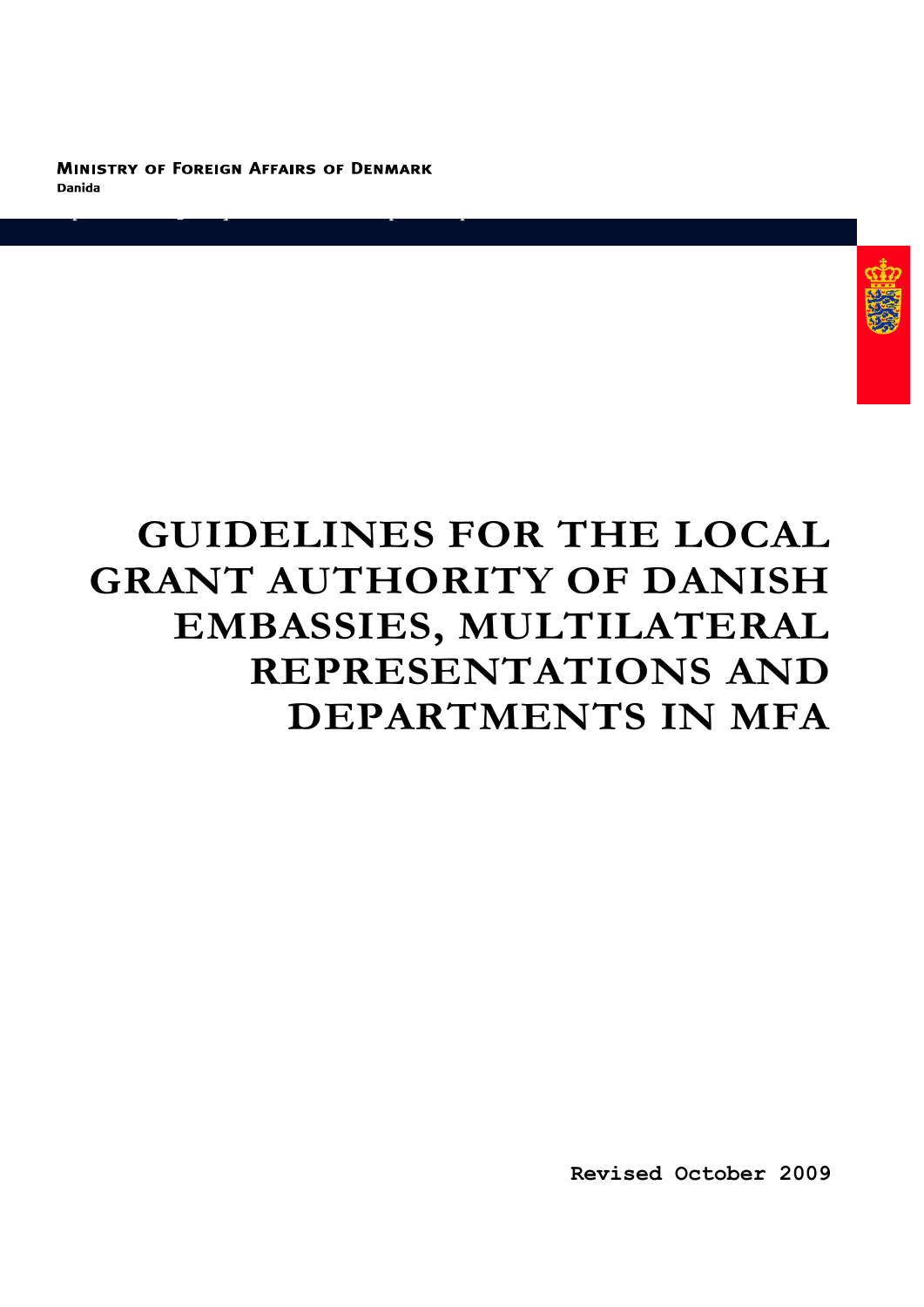# **TABLES OF CONTENTS**

| 1.               |  |
|------------------|--|
| 1.1              |  |
| 1.2              |  |
| 1.3              |  |
| 1.4              |  |
| 1.5              |  |
|                  |  |
| 2.1.             |  |
| 2.2.             |  |
| 2.3              |  |
| 3.               |  |
| 3.1.             |  |
| 3.2.             |  |
| 3.3.             |  |
| 3.4.             |  |
| 3.5.             |  |
| 3.6.             |  |
| $\overline{4}$ . |  |
| 4.1              |  |
|                  |  |
| 4.3.             |  |
|                  |  |
|                  |  |
|                  |  |
|                  |  |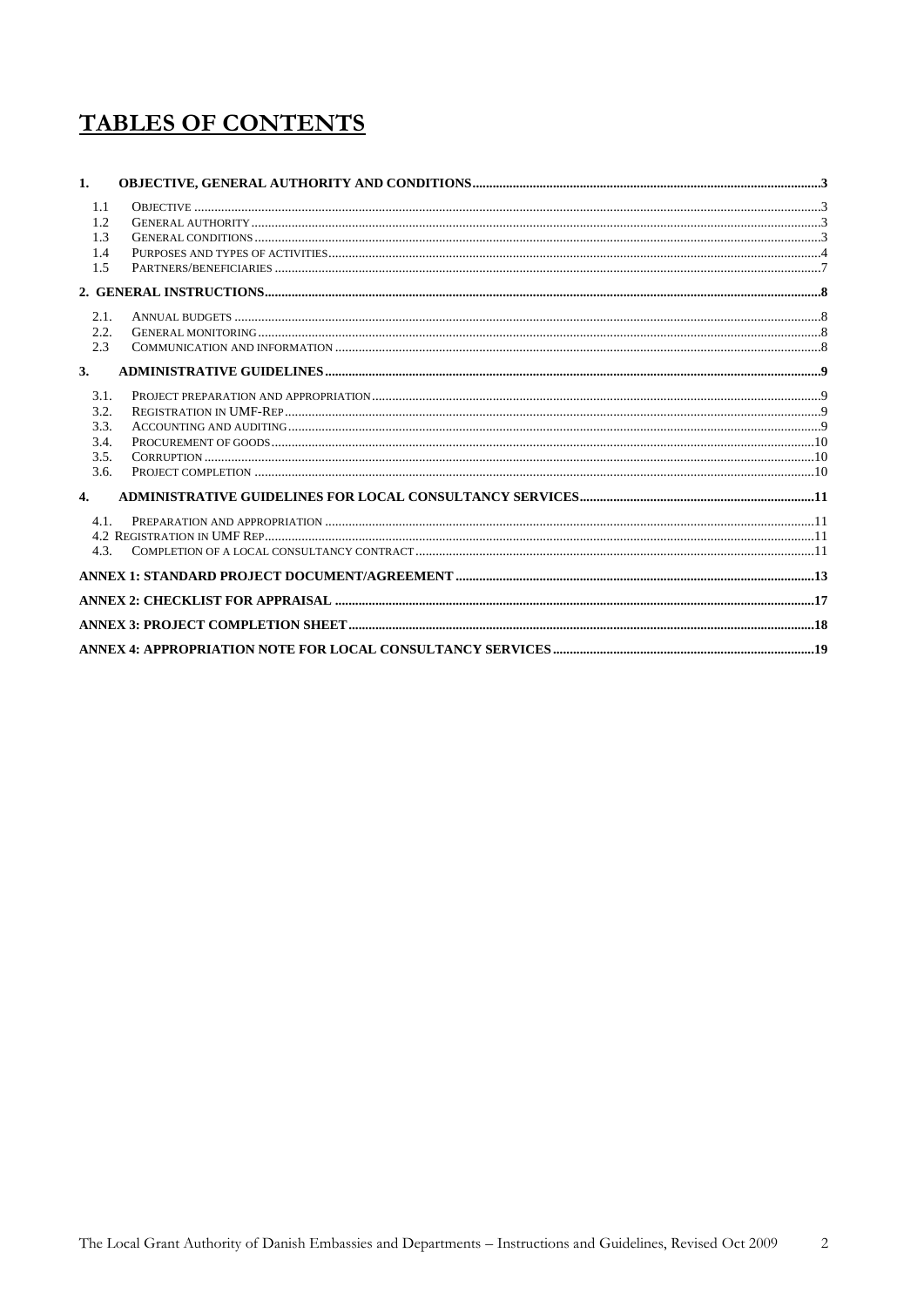# <span id="page-2-0"></span>**1. OBJECTIVE, GENERAL AUTHORITY AND CONDITIONS**

## <span id="page-2-1"></span>**1.1 Objective**

The overall purpose of the Local Grant Authority (LGA) is to provide a flexible and nonbureaucratic instrument, allowing for prompt and relevant response to development requirements by the Danish Embassies in eligible countries, thereby contributing to better quality of Danish development co-operation. While the guidelines have been developed for Embassies and their use of LGA, these guidelines will likewise apply for multilateral representations and Departments administering grants below DKK 5 mio. The term 'Embassy' will, however, be maintained in the guideline since some of the points are specifically relevant for embassies.

### <span id="page-2-2"></span>**1.2 General authority**

The Embassies on which the LGA has been conferred and which, according to the Business Plan Agreement (VPA), have at their disposal a separate budget for projects and/or local consultancy services, shall be authorized to approve aggregate grants of up to DKK 5.0 mill. per project/activity without prior referral to the Ministry of Foreign Affairs (MFA) and in accordance with the regulations stipulated in the present guidelines.

The provisions of these guidelines do not apply to projects under Danida fellowship programme or humanitarian assistance (with the exception stated under "mini-projects" in section 1.4). Reference is made to the Guidelines for Danida's Fellowship Programme and to the Instructions and Guidelines for Humanitarian Assistance through Danish Embassies in Certain Countries, respectively.

As the LGA is conferred on the Embassy, the Head of the Embassy is overall responsible for the effective and appropriate use of the funds under the LGA. The authorization documents shall be signed by the Head of Embassy or  $-$  in his/her absence  $-$  by the acting Head in accordance with the general principles of proxy.

As a general rule, eligible Danish Embassies for the LGA are Embassies in Danish programme countries or other countries with major Danish development cooperation activities. Unless a specific authority has been issued by the MFA, the LGA cannot not be used for funding activities in side-accredited countries. A request must be submitted to the Department for Quality Assurance – Development Assistance (KVA) for approval by the Under-Secretary for Development Policy. Departments, however, may implement and fund activities in nonprogramme countries.

### <span id="page-2-3"></span>**1.3 General conditions**

All activities under the LGA must concur with the general objectives and principles of Danish development policy as laid down in The Priorities of the Danish Government for Danish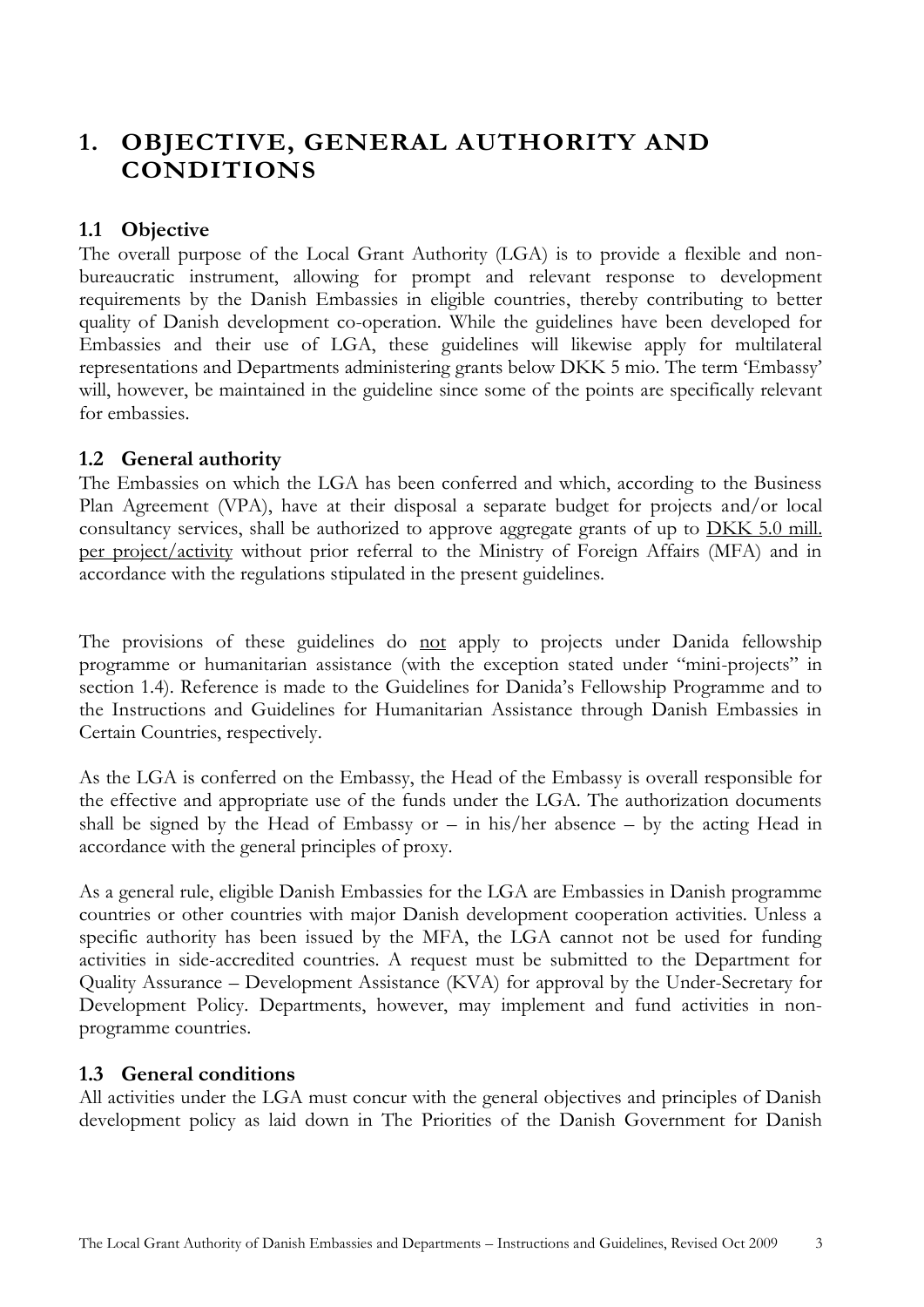Development Cooperation (annual), Strategy for Danish Development Policy, and other relevant policies, strategies and action plans, including the specific country strategy<sup>1</sup>.

The Danish commitment to increasing aid effectiveness as expressed in the Paris Declaration through support to increasing ownership, alignment, harmonisation and managing for results<sup>2</sup> also applies to the LGA. Danish development co-operation to the extent possible should be aligned with partner priorities, structures, procedures, and budget processes and preferably be provided in the form of joint financial arrangement with other donors. Therefore, Denmark will not require the use of particular Danish formats and procedures. The present guidelines could serve as a reference point. However, the internal Danish procedures for registration in UMF-rep, PDB and the format for Appropriation, project completion sheets, etc must be followed.

Aggregate grant funds for the same activity, including several phases, additional funding, audit etc., must not exceed DKK 5,0 mill.

The Grant to an activity should always be given in DKK. The sum of payments to an activity must never exceed the total commitment. Therefore, it is advisable to include a budget margin corresponding to up to 10 % of the grant in order to meet any needs for additional funds due to exchange rate vis-à-vis budgets in other currencies than DKK.

Whether activities can be deemed as "new" in relation to previously approved activities depends on various factors. E.g. if the project concerns the same type of activities with the same target group at the same place, it is not considered a new activity. If the activities concern another target group or another location, it may be regarded as a "new" activity as concerns appropriation. It is the responsibility of the Head of the Embassy to ensure that the administration never comes under suspicion for circumventing the appropriation thresholds.

The LGA cannot be used for new phases or extensions of activities, which have previously been approved by the Finance Committee or by the Board of International Development Cooperation or its Chairman (with the exception of bridging arrangements and additional supplies, cf. section 1.4).

### <span id="page-3-0"></span>**1.4 Purposes and types of activities**

Within the overall authorization, the Embassies may grant funds for the following **purposes and types of activities** from the budget allocated for **projects** under the LGA;

### **Minor projects**, which:

a. are preparatory or complimentary to the Danish assistance provided through sector programmes or other major intervention areas under the country programme. Minor projects within the priority sectors/areas must be relevant for the sector programme support, e.g. testing an approach or piloting experience, but may not fall within the scope of the SPS/major project and thus cannot be used as additional funding for the SPS/major project.

<sup>-</sup><sup>1</sup> Check the AMG website:  $\frac{http://amg.um.dk/en/policies-and-strategies/}{http://amg.um.dk/en/policies-and-strategies/}$ 

<sup>&</sup>lt;sup>2</sup> ["Paris Declaration on Aid Effectiveness"](http://www.oecd.org/document/18/0,2340,en_2649_3236398_35401554_1_1_1_1,00.html), March 2005.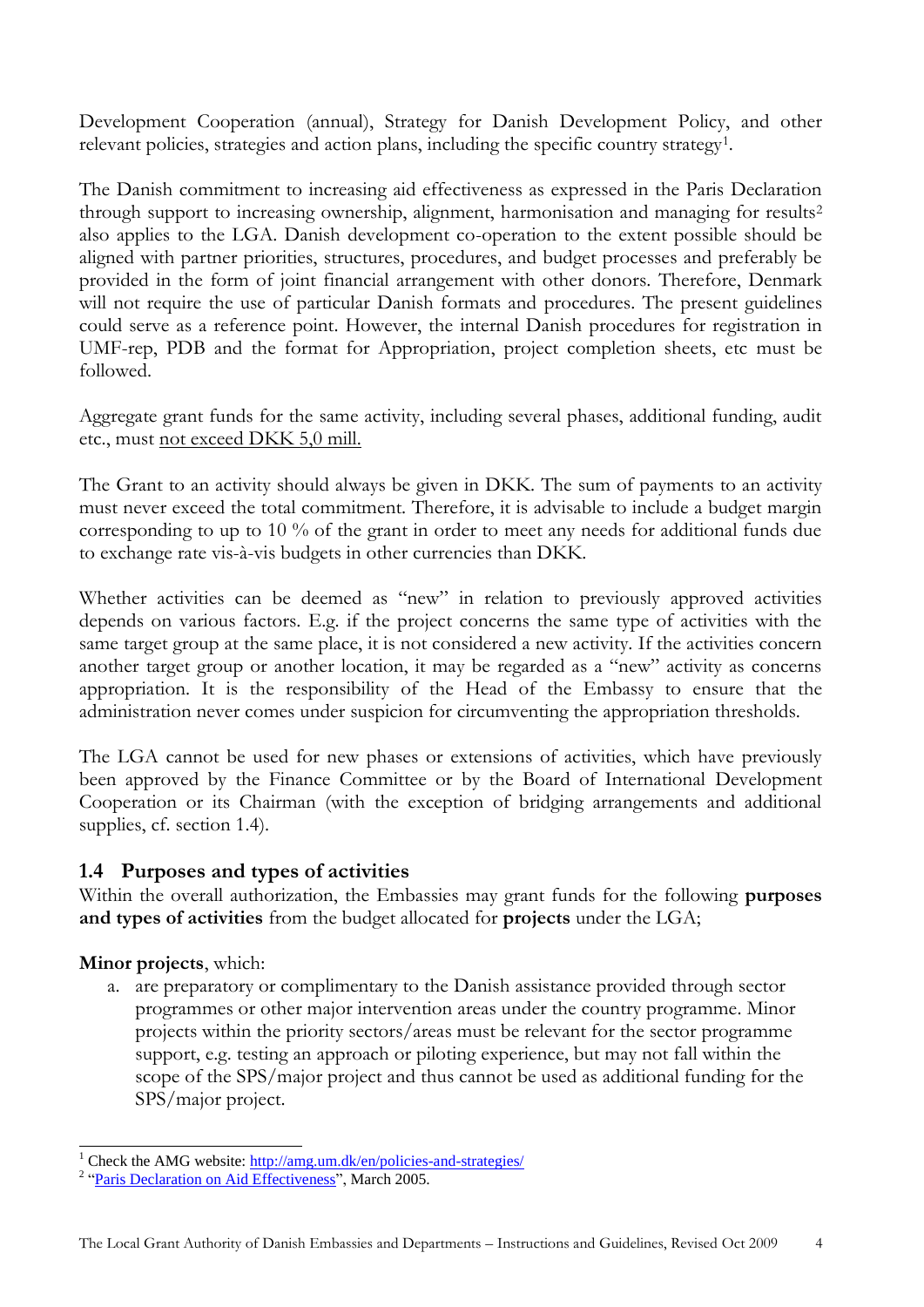b. fall outside the priority sectors for Danish assistance to the country, but contribute to promoting Danish policy concerns such as the cross-cutting issues (gender equality, environment and human rights/democracy/good governance), the priority themes (children/youth, HIV/AIDS, trade/development, private sector, indigenous people, climate, sexual/reproductive rights, conflict), or other Danish policy concerns such as the fight against terrorism, conflict prevention, refugees and migration, culture, donor co-ordination etc. The relation between a project under the LGA and a possible major project within these areas should follow section a. above.

The grant may include funds for capital investments, operative costs and/or local or international technical assistance. Contracts with international consultancy companies and international individual consultants must always be made through the MFA/Business and Contracts Department (ERH).

**Additional deliveries** to programmes/projects receiving or having received Danish aid, in case the success of the programme/project is threatened due to attrition, lack of maintenance, foreign currency shortages on part of the recipient country etc. Such assistance may e.g. include procurement of spare parts, tools and other equipment, minor repairs and maintenance of buildings and installations, educational material and the like.

Funds for additional deliveries may not be granted to remedy budgetary errors and may not involve a long-term Danish commitment.

**Bridging arrangements** to ensure the continuation of a project receiving or having received Danish support, at a reasonable level so as to prevent loss of resources in a limited transitional period, until funds for the new phase have been granted. A bridging arrangement should be used only to a limited extent and should be initiated only when certain assurance has been obtained that the new upcoming phase will be approved. The Embassies may repeatedly grant funds for this purpose up to the maximum limit of the LGA (5 mill. DKK) between different phases (e.g. between phase 1 and 2 and again between phase 2 and 3), but only once between the same two phases.

**Phasing out arrangements** to ensure the proper phasing out of a project or programme having received Danish support, at a reasonable level, so as to ensure the sustainability of the project/programme in the hand over or closing phase. The Embassies may grant funds for phase out of a programme/project up to the maximum limit of the LGA (5 mill. DKK).

Local grants for bridging arrangements may not prejudice any position of the competent Danish authorities on new grants.

**Mini Projects** are characterised by making available support for a broader range of activities and applicants than minor projects and are only used at Embassies. Due to the nature of these projects, grants for mini projects must not exceed a maximum of DKK 75,000 per project. Within this limit, the Embassies are authorized to grant support to the following activities:

a. Small-scale activities, which are identified and implemented in connection with Danish technical assistance in the recipient country. Support for mini-projects may be granted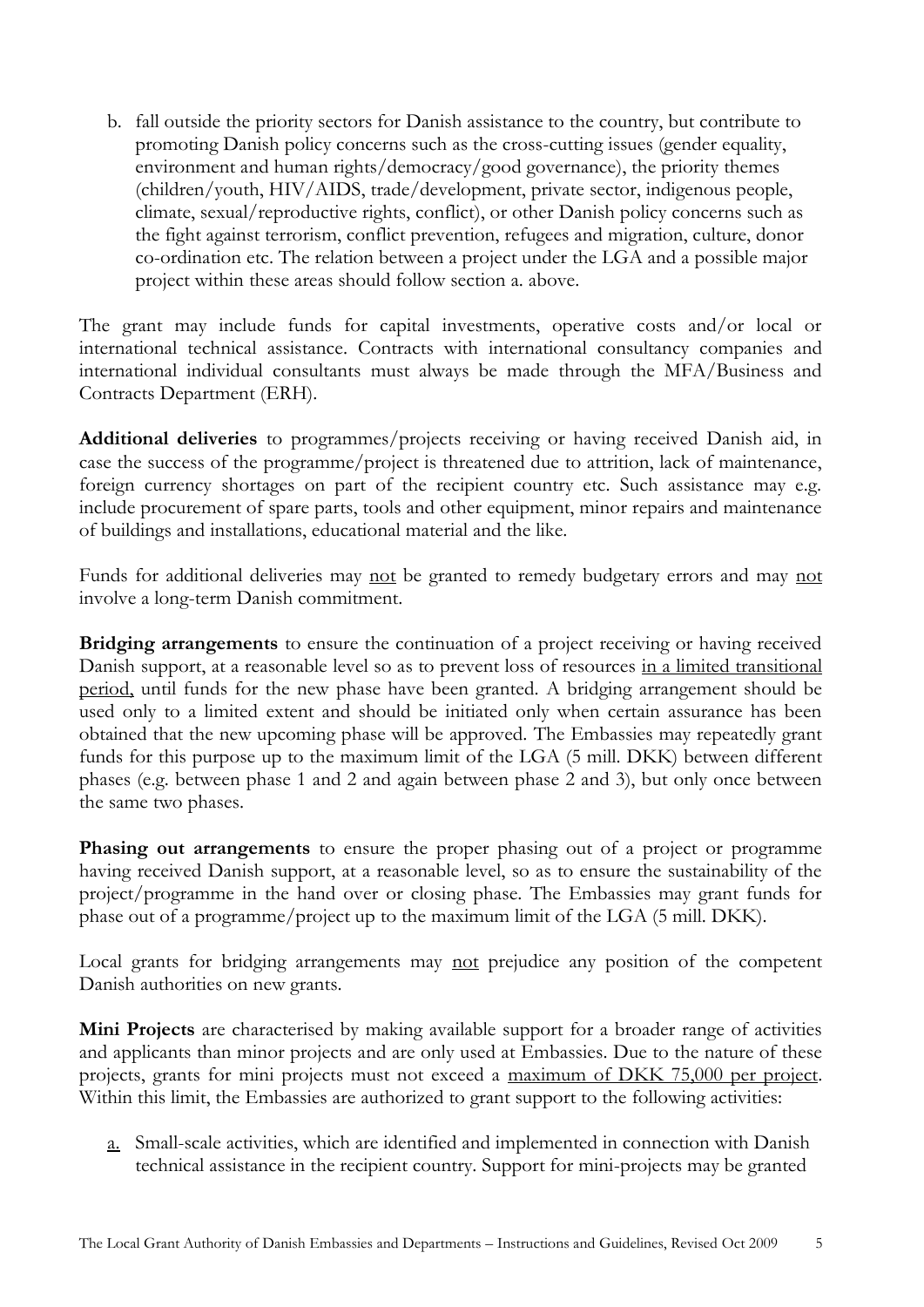to a Danida adviser, his/her spouse, spouses of expatriate Embassy staff, or other individuals in close contact with the Danish country programme. Persons working for Danish NGO programmes supported by the Danish government, however, are not eligible as project holders in this respect, but their spouses are. The project holder must manage and account for the funds on behalf of the beneficiaries. A typical mini project comprises small-scale activities, which the person concerned finds useful to implement in his/her local working or social environment. The activities may include the setting up of small library, procurement of furniture for a children's home, renovation of a community centre, aid to women's groups etc., but may not include remuneration for the project holder.

b. **Minor humanitarian assistance**, which is not connected with a Danida supported programme/project, whereby funds could be allocated under the category "additional deliveries"; nor falls under the Embassy's local authority for humanitarian assistance (requiring an emergency situation of a scope which calls for international relief assistance, cf. guidelines in T-Rex). A case in point is a situation where a local area, receiving considerable Danish aid, experiences a prompt need for evacuation, housing, medicine, food supplies, reconstruction etc. due to a more limited catastrophe.

The Embassies may grant funds for **local consultancy services** from separate budget lines allocated for local consultancy companies and local individual consultants, respectively. The **purpose** of such services must be related to the preparation and facilitation of the development assistance, including sector studies, identification, detailed studies, tendering, evaluation etc and are further described in the guidelines (see below)

Budget lines for administrative activities and audit should be included in the project budget.

The LGA for local consultancy services must not be used for administrative tasks of the Embassy.

Multilateral representations and their use of the LGA is limited to the following **purposes and types of activities:**

#### **a. Conferences, seminars and workshops**

Conferences, seminars and workshops that overall contribute to strengthening the profile of Danish multilateral assistance. These activities could aim at both placing focus at new priority areas and also gather new knowledge on different areas relevant to Danish multilateral assistance. Furthermore, they could contribute to widening the representation's network and connections to the local resource base and propagate knowledge of Danish multilateral assistance.

#### **b. Support to organisations**

The representations can provide support to a variety of organisations under this category. International organisations, research institutions, human rights institutions and the like can be supported to carry out activities that can be used to promote Danish priority issues or enhance the profile of Danish multilateral assistance.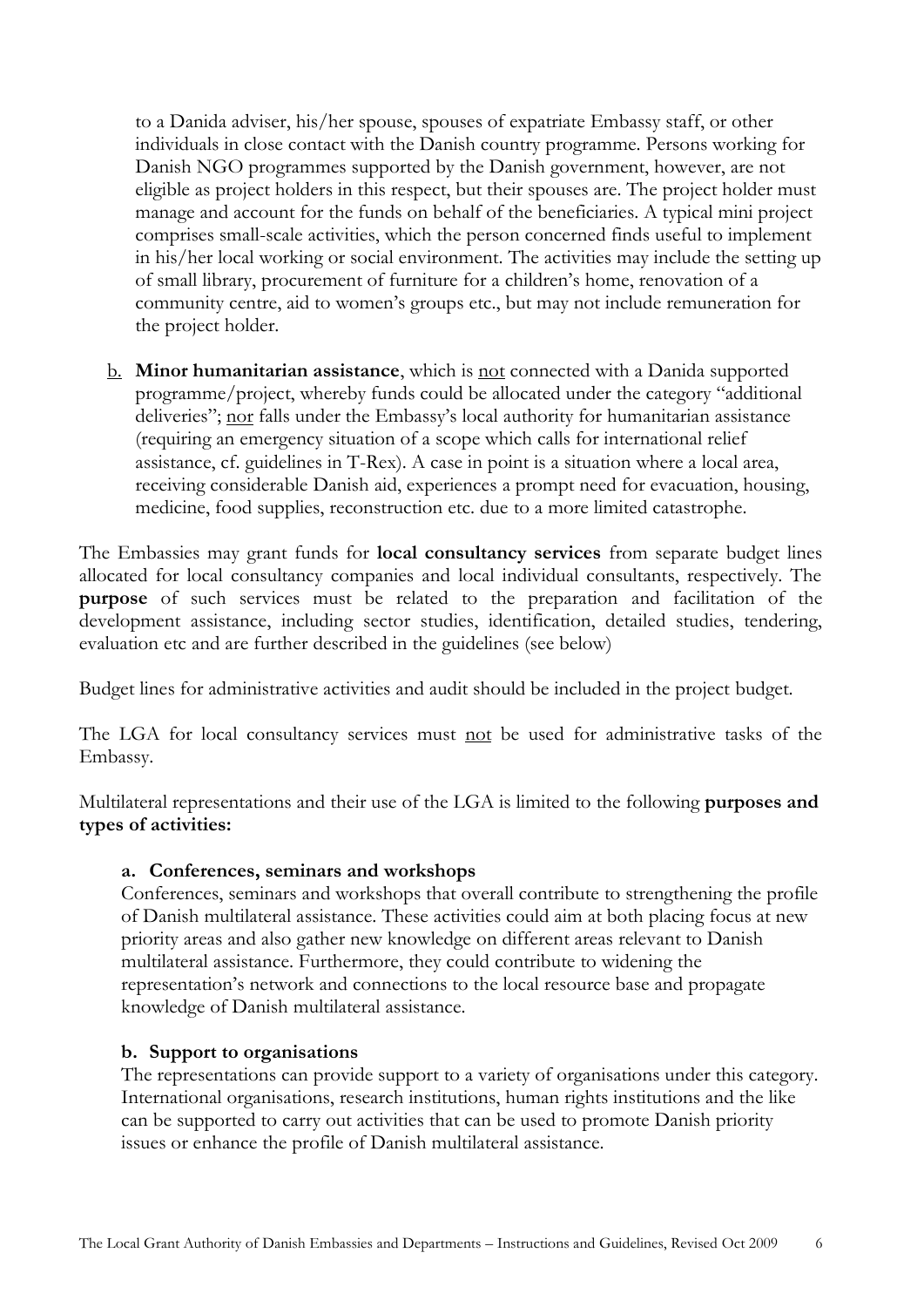# <span id="page-6-0"></span>**1.5 Partners/beneficiaries**

The Embassy may conclude agreements on **project activities** under the Local Grant Authority with the **following partners** (ref. administrative guidelines in section 3):

- **national authorities**, i.e. authorities of national and local governments, as well as semigovernmental bodies, including universities;
- **local non-profit civil society organisations** (NGOs, CBOs, associations, independent research institutes, foundations, etc.). The local organisation must be rooted in the country, i.e. its registered office and activities are in the country, as well as its chairman and the majority of its board members must be nationals of the country concerned or foreign nationals with permanent residence permit. As a general rule, in order to be eligible for support, the organisation should have been in existence for at least one year, articles of association must have been drawn up for the organisation, and its accounts be subject to audit. Evidence of the above should be requested by the Embassy. Furthermore, the organisation must be actively involved in the implementation of the project and have the necessary capacity and knowledge to carry out and administer the project satisfactorily. The organisation may not have a commercial interest in the project nor be involved in partisan politics.

Should local civil society organisations or others apply for funds in connection with international conferences, which may be generally supported by the MFA, the request shall be submitted to the MFA.

Local representations of Danish NGOs are not eligible for support through the LGA.

- **Local representations of multilateral organisations** (UN-organisations and Multilateral Development Banks). The Embassies can – after consultations with the entity responsible for the organisation in question – support multilateral organisations' activities in the country. The supported activity must be within the strategic frames of the Danish country programme and have relevance for the activities supported by Denmark.
- When the LGA is used by multilateral representations, the following partners/beneficiaries can be included: UN Secretariat, UN funds and programmes and specialised agencies, and Multilateral Development Banks regarding activities funded and administered by the multilateral organisation.

The scope of the activities and the role of the organisation must be in accordance with the applicable Danish organisation strategy. The cost recovery rate must be in accordance with the actual expenditures and should under normal circumstances not exceed 7%.

When providing multilateral support, the Embassy must ensure that the relevant multilateral department or, if a decentralised organisation, the relevant Mission is in agreement and is being kept informed about progress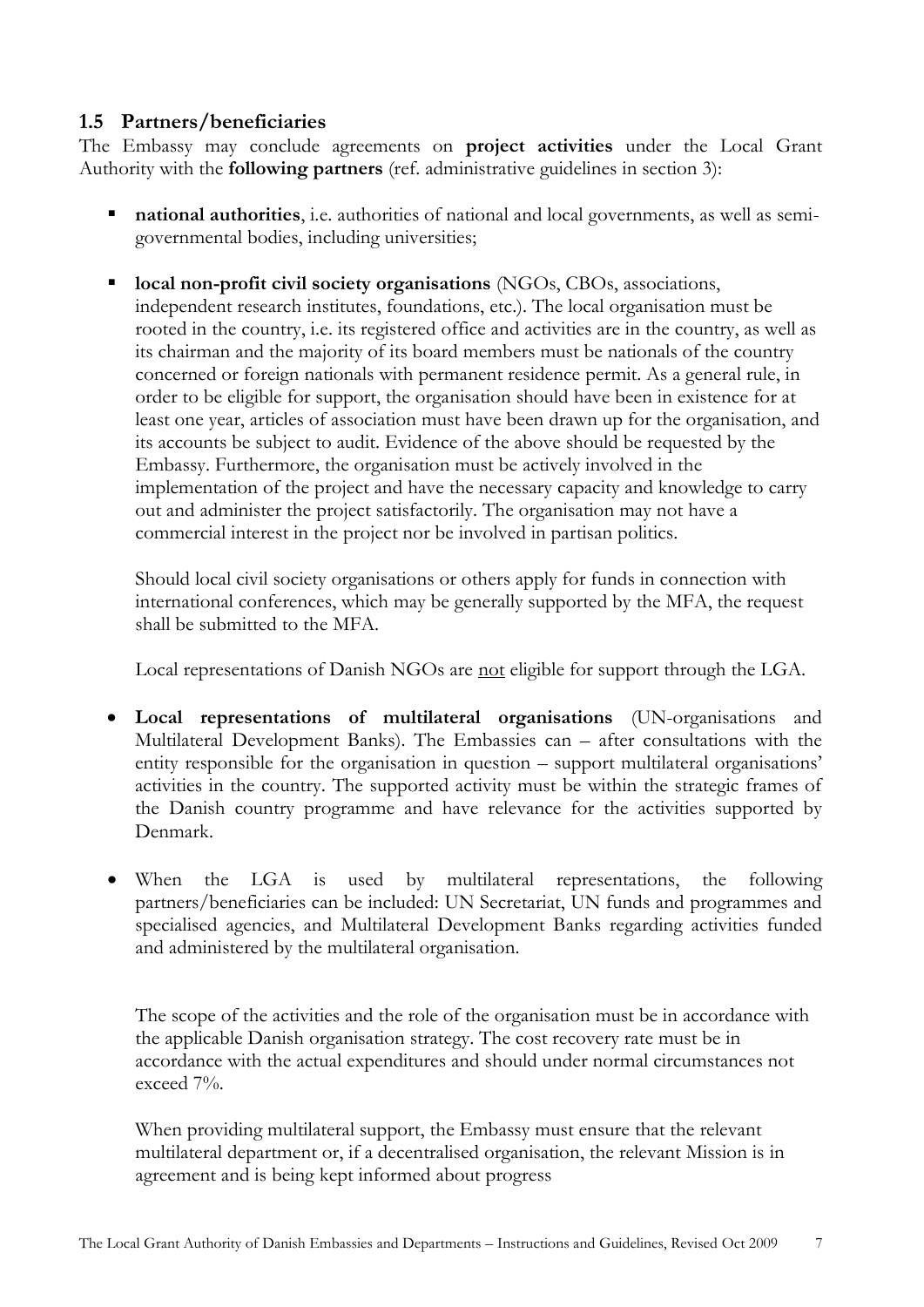- **Private companies, except for consultancy companies, cannot receive funds for** projects under the LGA for projects
- **Individuals, except for local consultants, <b>cannot** receive funds for projects under the LGA for projects, with the exemption stated under mini projects (section 1.4).

# <span id="page-7-0"></span>**2. GENERAL INSTRUCTIONS**

# <span id="page-7-1"></span>**2.1. Annual budgets**

The budget for the Embassy's **frame for LGA** (minor projects, additional deliveries, bridging arrangements and mini projects) forms part of the country frame and is financed under 'other' in the finance act. The LGA budget for commitments is agreed annually between the Management of the MFA and the Embassy as part of the Business Plan Agreement (VPA).

The total annual budget for the Embassy's **LGA for services provided by local consultancy companies** is allocated from §06.32.04.12 (UMF No. 518….) – Firmarådgivere/Company advisers. **Services provided by individual consultants** are allocated from §06.32.04.10 (UMF No. 539...) – Rådgiverbistand/Consultants. Both frames are outside the country frame. The annual budget for both frames is fixed by the Business and Contracts Department, ERH in December each year for the coming financial year The budget will be allocated based on requests received from the Embassies.

# <span id="page-7-2"></span>**2.2. General monitoring**

-

All appropriation notes (projects, local consultancies) must be numbered, following a chronological order for each calendar year. The number shall be inserted under item 1 in the appropriation note.

It is the Embassy's responsibility to develop and maintain an overview of active and finalised projects and local consultancy contracts, in order to ensure proper management of the pipeline and that reports, audits and other agreed output is received and processed timely. Reference is made to the Accounting Module in PDB and the guidelines<sup>3</sup>.

# <span id="page-7-3"></span>**2.3 Communication and information**

Projects under the LGA often attract significant attention and visibility locally. It is important that the Embassy actively uses this opportunity in connection with the Communication Strategy for Danish Development Assistance. Communication opportunities should be considered in the country of residence as well as in relation to the general public in Denmark.

<sup>3</sup> [http://applikationer/websteder/Tilskud/print/SitePages/Home.aspx#chapter\\_Accounting](http://applikationer/websteder/Tilskud/print/SitePages/Home.aspx#chapter_Accounting)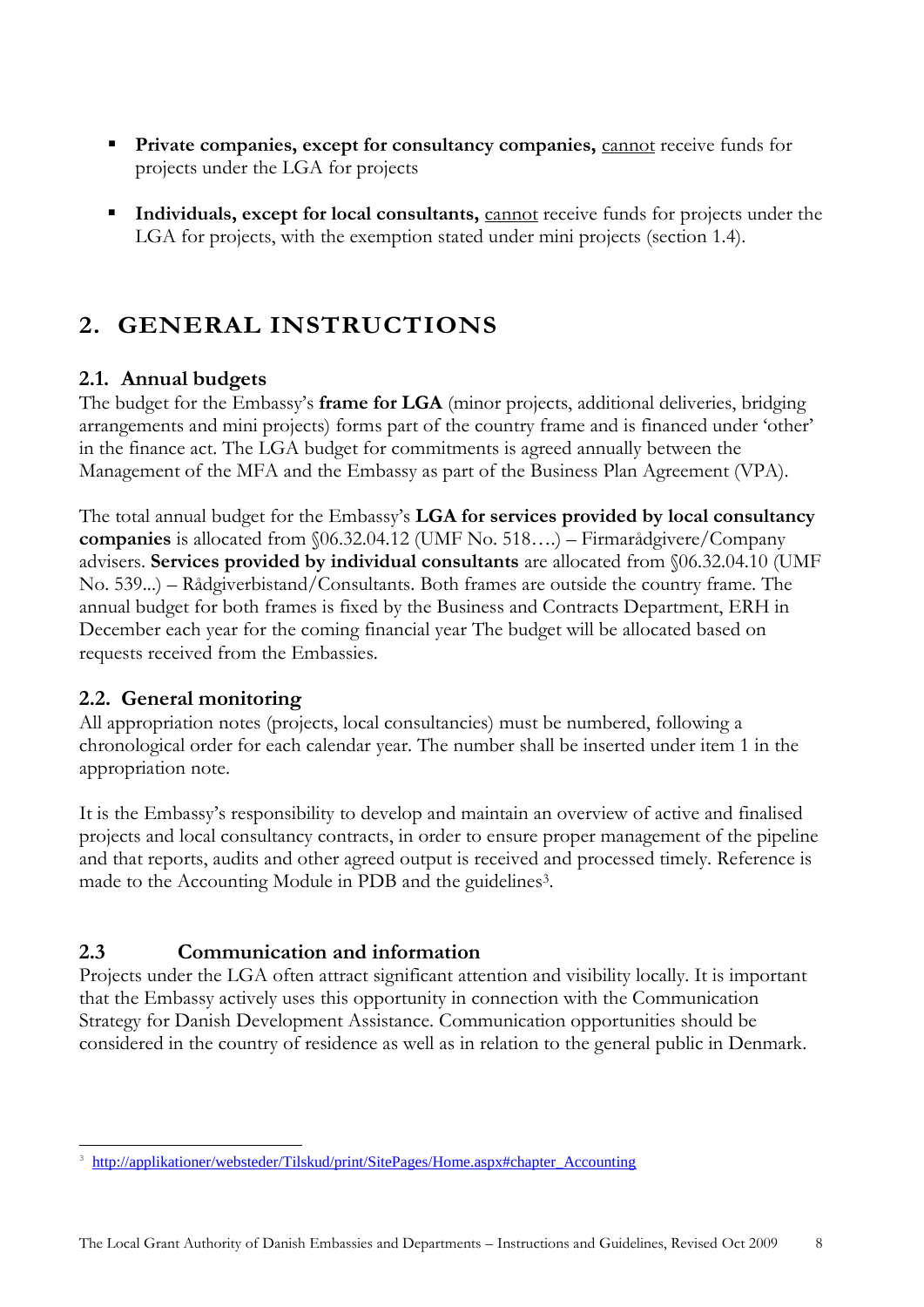# <span id="page-8-0"></span>**3. ADMINISTRATIVE GUIDELINES**

# <span id="page-8-1"></span>**3.1. Project preparation and appropriation**

The preparation of the individual grant shall result in a project document, which also constitutes the agreement with the partner. The project document/agreement shall describe the logical framework of the project and conditions for the support. It is important that concrete and measurable objectives and outputs for the activities are defined to form the basis for monitoring and reporting. A paradigm for standard project documents/agreements is set out in Annex 1. In case of joint basket funding the format can only serve for inspiration. A joint financing arrangement format can be found at the Aid Management Guidelines website.<sup>4</sup>

Before approval, the Embassy is responsible for undertaking an appraisal of the project. The scope of the appraisal should depend on the size and complexity of the project and should preferably be undertaken together with other donors to the same project if possible. The output of the appraisal is a list of issues, which have been assessed, and a recommendation for funding. The checklist is signed by the appraising desk officer and attached to the appropriation document. The checklist for appraisal is attached in annex 2.

The grant must be created in the PDB. The form is available in the "Grant" page, from where data to the appropriation note can be filled in. Subsequently, the project document/agreement must be inserted into the appropriation note.

The appropriation note (with the project documents/agreements and the appraisal checklist attached) is presented for approval and signed by the Head of Embassy. As a general rule the partner organisation should sign the project document/agreement before approval and signature by the Embassy.

All documentation must be filed at the Embassy as well as uploaded in PDB.

# <span id="page-8-2"></span>**3.2. Registration in UMF-Rep**

Registration of new commitments, including opening of new budget lines, budgets for commitments and disbursement budgets must take place in accordance with the "Management of funds in the South Group"<sup>5</sup>

For each minor project, a nine-digit budget account number must be created in UMF-Rep. The nine digit budget account consists of the seven digit account number for the LGA plus a two digit budget line to distinguish the individual projects in accordance with the chronological numbering of the individual projects.

# <span id="page-8-3"></span>**3.3. Accounting and auditing**

The general rules and regulations for accounting in connection with bilateral projects (cf. Aid Management Guidelines) also apply to grants allocated under the LGA. The application of these guidelines should, however, be determined in the light of the size and complexity of the

 4 Se **N**ordic Plus Practical Guide to Joint Financing Arrangements:

<http://amg.um.dk/en/technical-guidelines/joint-financing-arrangement/><br><sup>5</sup> [http://intranet/Redskaber/udvpol\\_redskaber/Finansielforvaltning/23.%20MFA%20guide%20to%20grants-](http://intranet/Redskaber/udvpol_redskaber/Finansielforvaltning/23.%20MFA%20guide%20to%20grants-Tilskudsvejledning/Sider/default.aspx)[Tilskudsvejledning/Sider/default.aspx](http://intranet/Redskaber/udvpol_redskaber/Finansielforvaltning/23.%20MFA%20guide%20to%20grants-Tilskudsvejledning/Sider/default.aspx)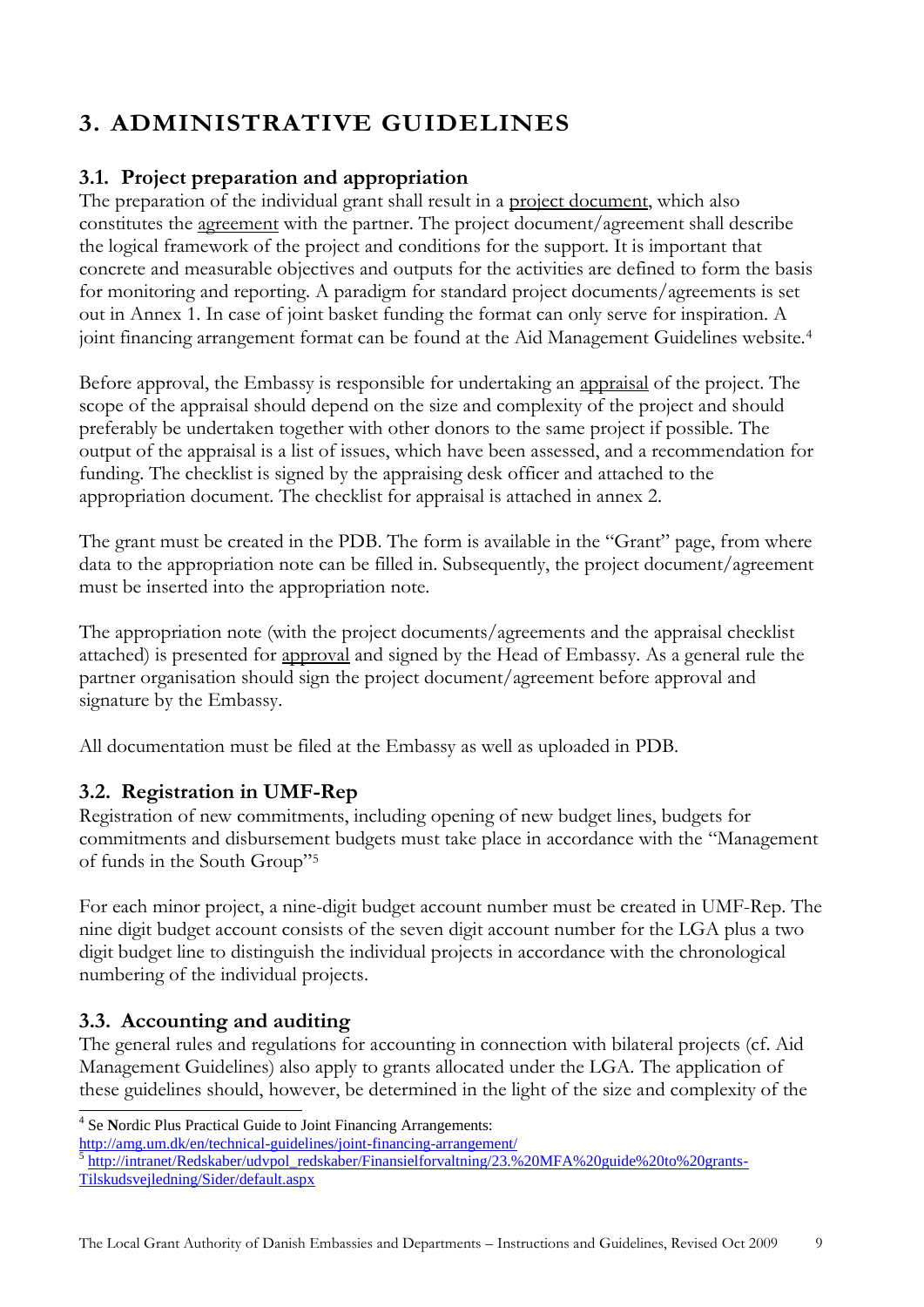project. The minimum requirements are stated in the Danida "General Guidelines for Accounting and Auditing" 6

It is incumbent on the authorities of the recipient (the partner organisation) to submit the final audited accounts within six months after completion of an activity or after the expiry of the agreement. The audited accounts must show a final balance for the total grant disbursed in accordance with the agreement. Any balance in Denmark's favour, including accrued interest if any, must at the same time be repaid to the Danish authorities.

Responsibility rests with the recipient to ensure that accounts are rendered in a timely and proper manner in accordance with the project agreement and applicable rules and regulations. A chartered accountant must carry out the audit according to international accounting standards (i.e. INTOSAI/ISA).

### <span id="page-9-0"></span>**3.4. Procurement of goods**

For procurement of goods, reference is made to [www.danidacontracts.dk](http://www.danidacontracts.dk/) The project agreement must include a section on assets, including transfer of assets.

# <span id="page-9-1"></span>**3.5. Corruption**

The corruption clause must be a part of the agreement and comply with Danida's anticorruption code of conduct. Furthermore, it must ensure that agreements and contracts with partners and suppliers entered into by the recipient include the Ministry of Foreign Affairs' anti-corruption clause in the contract document.

### <span id="page-9-2"></span>**3.6. Project completion**

÷,

Projects under the local grant authority are subject to the same handing-over rules as other development projects.

The recipient has fulfilled the obligations when a final audit report or final accounts including original vouchers, as applicable, and a project completion sheet have been received and approved by the Embassy.

In order to finalise the grant administratively, it is the responsibility of the Embassy to:

- a. Register the accounts or audit report received and approved by the Embassy in PDB in accordance with the Guidelines for the accounting module in PDB.
- b. Complete the Project Completion Sheet (PCS) as stipulated in annex 3.
- c. Settle the remaining balance of the commitment/allocation in UMF-rep, if any.
- d. Ensure that all documents have been uploaded in PDB and close the individual grant to the project by typing the completion date on the grant page.

<sup>6</sup> <http://amg.um.dk/en/technical-guidelines/financial-management/accounting-and-auditing/>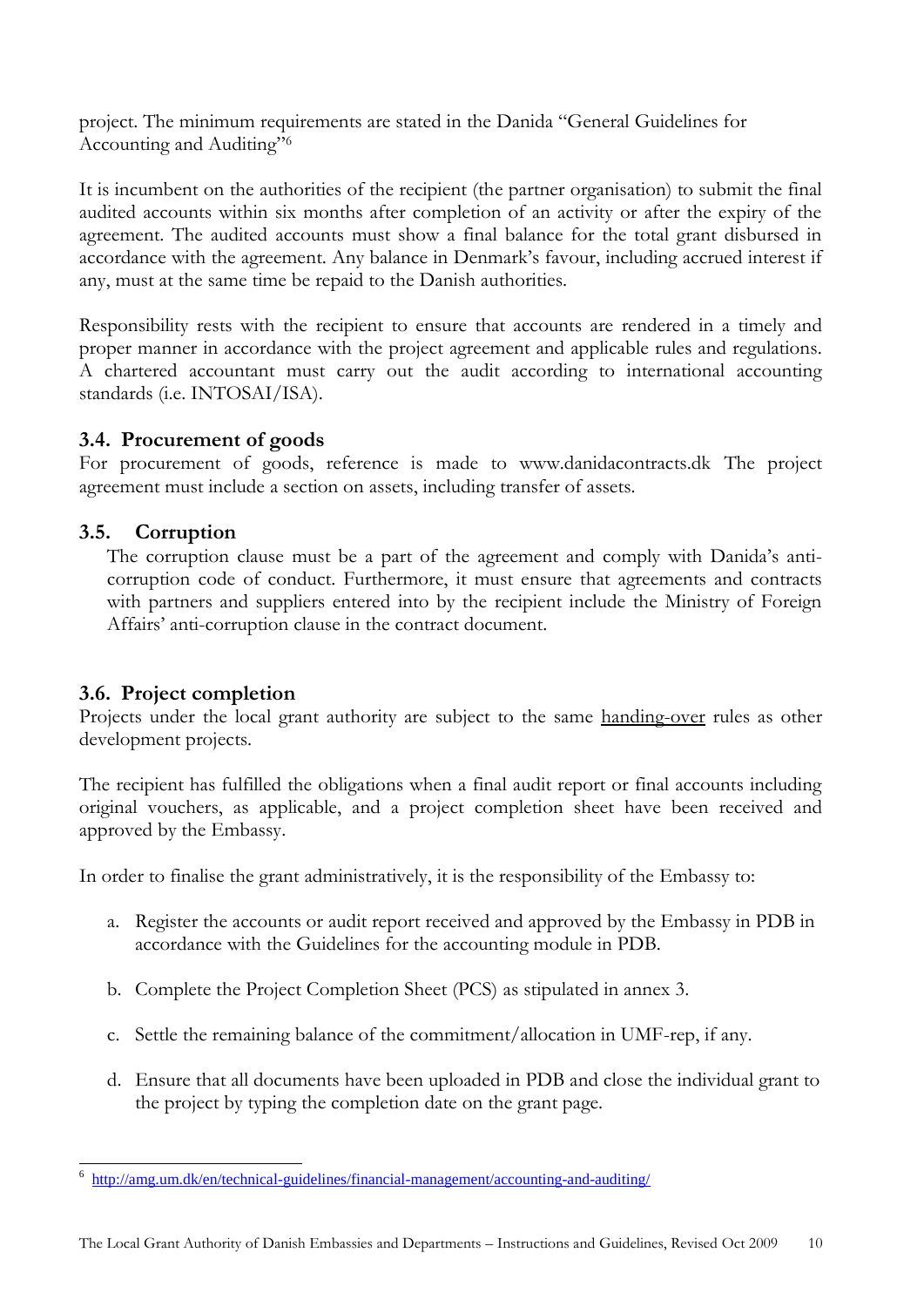# <span id="page-10-0"></span>**4. ADMINISTRATIVE GUIDELINES FOR LOCAL CONSULTANCY SERVICES**

# <span id="page-10-1"></span>**4.1. Preparation and appropriation**

Consultancy services by local **consultancy companies** and by local **individual consultants** are funded from different budgets, cf. section 2.1.

The Embassy shall administer the **LGA for local consultancy companies** in accordance with "LC-guidelines, Agreement on Local Consultancy Services" (October 2007) 7 .

The Embassy shall administer the **LGA for local individual consultants** in accordance with "Staff Rules and General Information for Advisers on Short Term Assignment (March 2009) (Available in T-Rex)<sup>8</sup> .

In all cases the Embassy must ensure that the contract clearly states that the adviser is responsible for declaring all applicable taxes to the national authorities and for all insurance issues (3rd party liability and illness/death of the consultant). The Embassy cannot assist consultants with applications for work permits, tax exemptions, insurance etc. The grants for both types of contracts are prepared as follows:

The appropriation document consists of an appropriation note with an attached contract, CV of the consultant(-s) and Terms of Reference, as relevant. A standard appropriation note is attached in Annex 4. Local consultancy services do not require the preparation of a project document and are <u>not</u> entered into PDB. For approval of the grant, the grant sheet (with 2 contracts signed by the contractee, CV and Terms of Reference attached) must be signed by the Head of Embassy or  $-$  in his/her absence  $-$  by the acting Head in accordance with the general rules of proxy. As a general rule the contractee should sign the contract before approval and signature by the Embassy.

The original appropriation document shall be filed by the Embassy.

# <span id="page-10-2"></span>**4.2 Registration in UMF Rep**

Reference is made to section 3.2.

-

# <span id="page-10-3"></span>**4.3. Completion of a local consultancy contract**

The contractee has fulfilled the obligations when the agreed output has been delivered and approved by the Embassy and an invoice together with accounts supported by original vouchers or audited report regarding reimbursable expenditures has been submitted to the Embassy. The accounts must show a final balance for the total amount disbursed in accordance with the agreement. Any balance in Denmark's favour must at the same time be paid back to the MFA. The Embassy has completed the grant when the output and the accounts have been approved.

<sup>7</sup> http://amg.um.dk/en/management-tools/local-grant-authority/

<sup>&</sup>lt;sup>8</sup> [http://intranet/Redskaber/udvpol\\_redskaber/aidinstruments/tecnicalassistance/Sider/default.aspx](http://intranet/Redskaber/udvpol_redskaber/aidinstruments/tecnicalassistance/Sider/default.aspx)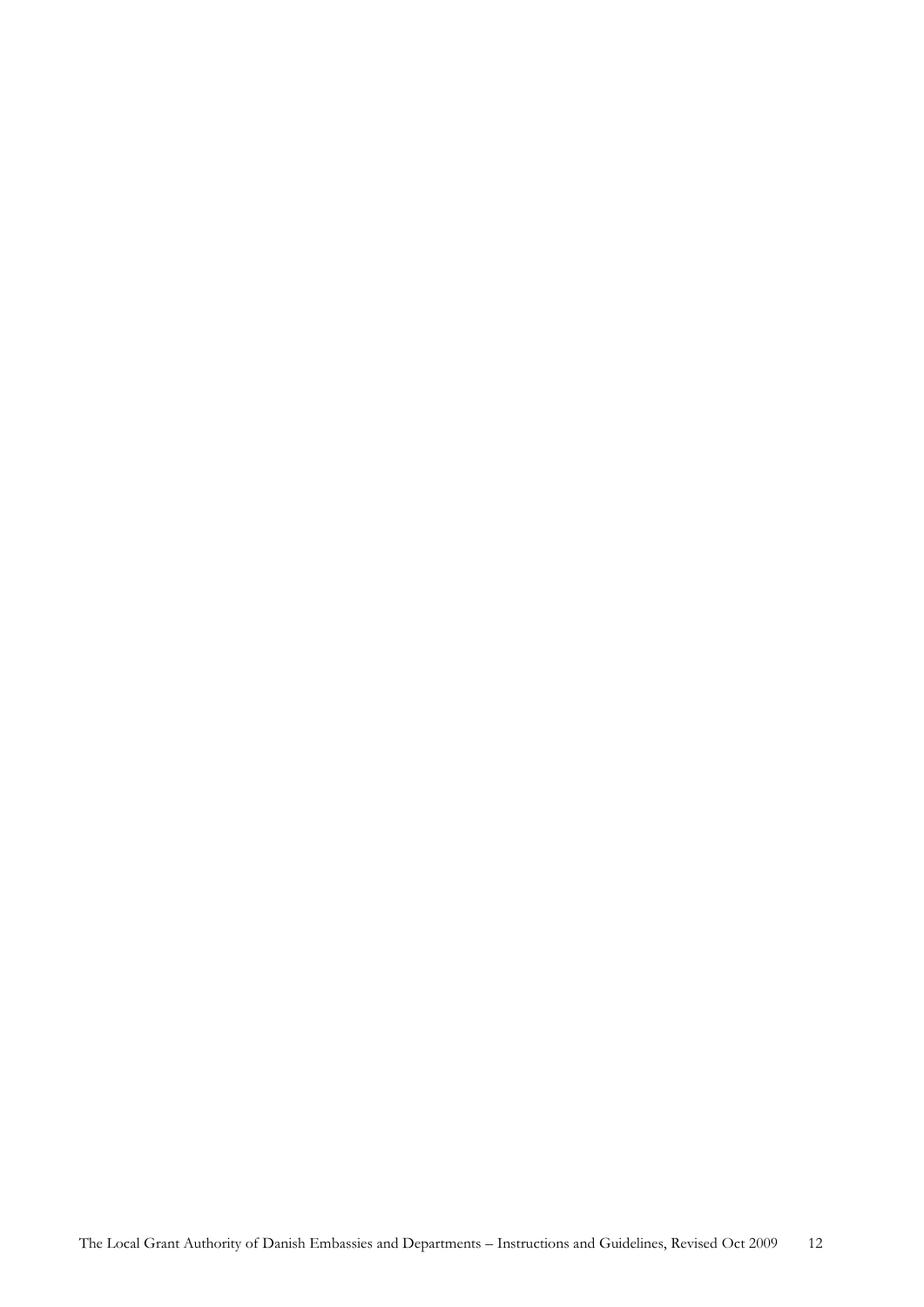# <span id="page-12-0"></span>**Annex 1: Standard project document/agreement**

*Text in italics contains instructions and should not be included in the project document.*

#### **PROJECT DOCUMENT**

Regarding *State Project Title*

> File No: Date:

#### **1. Parties to the project/activity:**

*State name and address of implementing agency, contact person and contact details (*hereafter referred to as *state short name)*

and

The Danish Embassy/Department *address contact person and contact details*

**2. Purpose code:**

*State DAC purpose code.*

#### **3. Description of the project/activity:**

*Write summary description of the project/activity. A detailed description of the project may be attached as appropriate.*

#### **4. Objectives and outputs of the project/activity:**

*Where a project description has been annexed, the objectives and outputs stated here should be the same as those stated in the Annex.*

#### **5. Indicators for measuring the achievement of objectives and outputs:**

*State indicators for the objectives and outputs mentioned in article 4 above e.g. average income in target group, loan repayment rate etc. Where there is an annexed project description the indicators stated here should be the same as those stated in the Annex.*

#### **6. Total budget:**

*State all costs including information on man-months, salaries etc.:* 

**Budget:** 1) *(State the main budget-lines)* 2) … **Sub-total**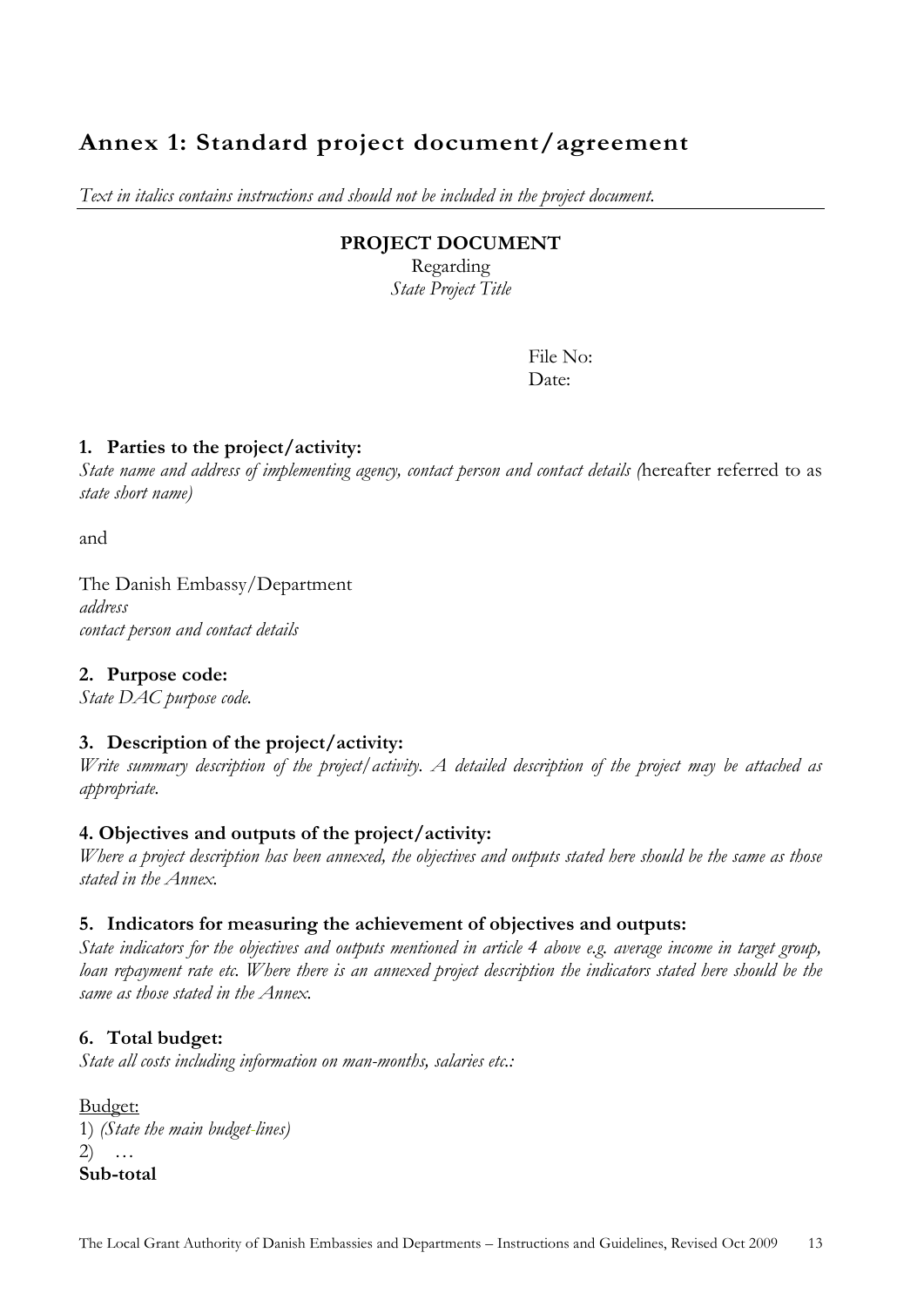Contingencies *(max. 10%)* Audit **Grand total**

*A detailed budget may be attached if appropriate.*

*Specify Danida's input to the total budget, if applicable.*

Funds cannot be transferred between the above budget lines without prior written approval from the Embassy. Expenditure beyond the total grant cannot be reimbursed to the *[implementing agency]*.

#### **7. Total input**

*State all sources and amounts of financing including recipient's contribution, Danida's contribution, other funding agencies' contributions and total contribution. This section may be merged with section 6 above.*

If any other contributions are made to activities funded under this agreement, this grant shall be reduced correspondingly.

#### **8. Previous Danida support:**

*Describe form and amount of any previous Danida support.*

#### **9. Time schedule**

*State expected start and finishing time (month and year).*

#### **10. Specific conditions to the project.**

*E.g. that material may not contain religious bias, that research clearance must be sought before a specific activity is started, etc.*

#### **11. General conditions:**

11.1 Procurement of goods and services *Specify procurement arrangement to be applied.*

#### 11.2. Transfer of funds

*Specify form and number of instalments and procedure for release of funds, incl. funds for contingencies and audit. Funds should be transferred from the Embassy in the currency of the budget, preferably the national currency.*

The funds shall be kept separate from other funds covering other activities. *[The implementing agency*] shall open a special bank account for this purpose only. However, in case of jointly financed project/basket arrangement with multiple donors funding the same activities there is no need for a separate account.

Any loss due to the variation of exchange rates between the grant in DKK and the national currency must be covered within the grant.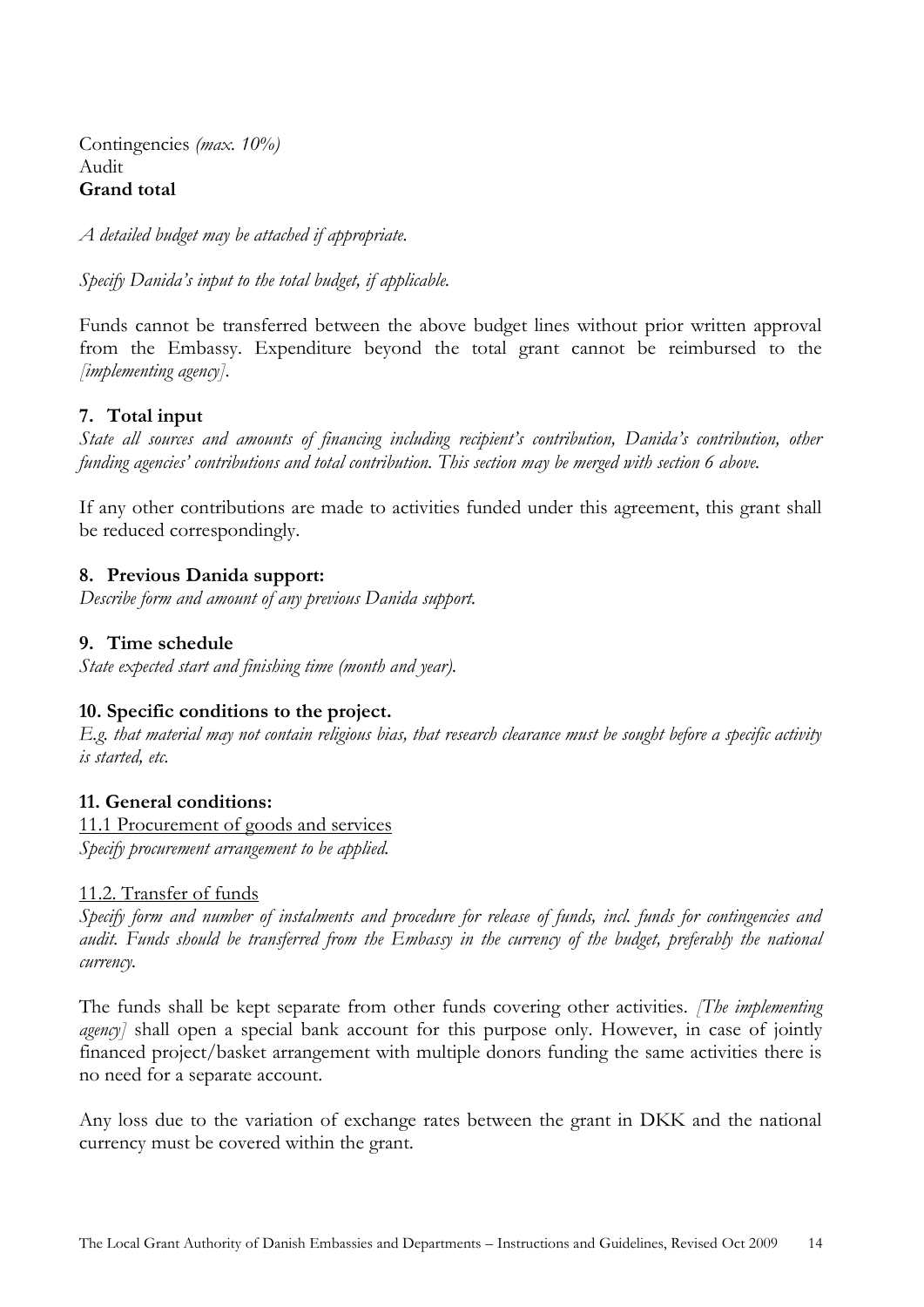11.3 Accounting requirements:

Accounts shall be kept in accordance with *(specify requirements. Alternatively, reference can be made to Danida's "General Guidelines for Accounting and Auditing of Grants" if attached as Annex*).

The accounts shall be drawn up to the same level of detail as is done in the budget.

The total budget cannot be exceeded and shall be used for the agreed purposes only.

#### 11.4 Financial reporting requirements.

Statement of accounts shall be submitted to the Embassy *(interval, minimum once a year).*

A final statement of accounts/audit (covering the entire project period) shall be submitted *(date, maximum 3 months after completion of project).*

Statement of accounts shall be drawn up to the same level of detail as is done in the budget (reflecting any agreed changes made). The statements shall clearly state the disbursements made by the Embassy as well as the outstanding balance at the time of reporting. The statements shall be signed by the responsible authority and shall include a bank statement and a bank reconciliation statement.

#### 11.5. Unspent funds and interest

Any unspent balance or any savings of project funds shall be returned to the Embassy together with any interest accrued from the deposit of Danish funds. In case of jointly financed projects and basket arrangement where a single account is used by multiple donors interests accrued need not be returned.

#### 11.6. Obligation to report on changes and irregularities

*[The implementing agency]* is obliged to inform the Embassy immediately if any changes, incl. overspending of budget lines, or irregularities in the management of funds are foreseen or have occurred.

#### 11.7. Progress reporting requirements

Progress reports shall be submitted to the Embassy *(same interval as statements of accounts).* A Project Completion Sheet shall be submitted to the Embassy no later than *(same date as final financial statement).*

11.8. Audit requirements *Specify audit arrangements.*

#### 11.9. Anti-corruption clause

No offer, payment, consideration or benefit of any kind, which could be regarded as an illegal or corrupt practice, shall be made, promised, sought or accepted - neither directly nor indirectly - as an inducement or reward in relation to activities funded under this agreement, incl. tendering, award, or execution of contracts. Any such practise will be grounds for the immediate cancellation of this agreement and for such additional action, civil and/or criminal,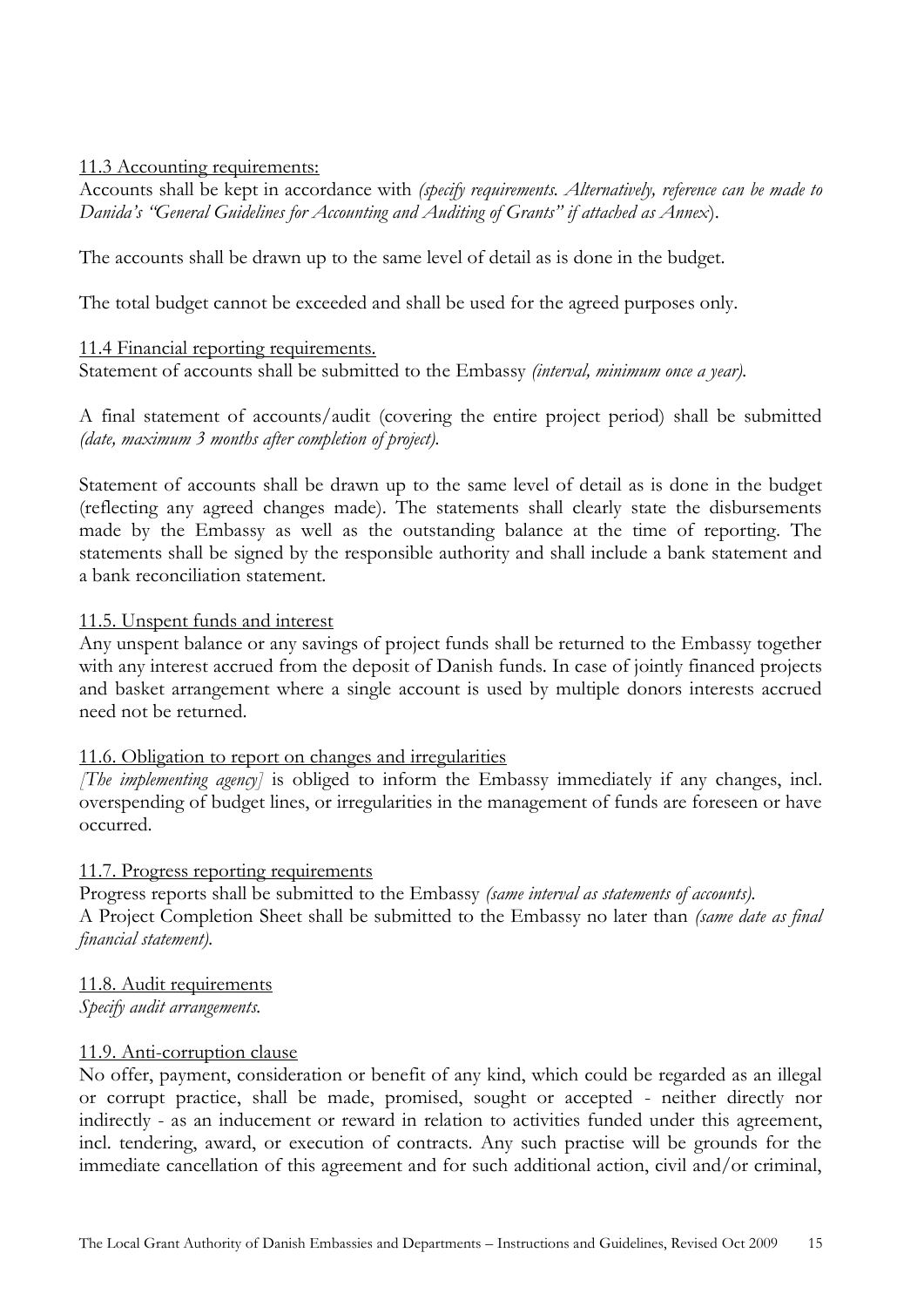as may be appropriate. At the discretion of the Royal Danish Embassy, a further consequence of any such practise can be the definite exclusion from any projects funded by the Danish Embassy.

#### 11.10 Child labour clause

The authority, organisation and/or consultant shall abide by the local laws and by applicable international instruments, including the UN Convention on the Rights of the Child and International Labour Organisation conventions.

The authority, organisation and/or consultant shall ensure that no one under 14 years of age or the age of the end of compulsory schooling in that area, whichever is lower, is engaged by the authority, organisation and/or consultant or anyone working or acting under the authority of the authority, organisation and/or consultant.

|                | On behalf of<br>Implementing Agency | On behalf of<br>The Royal Danish Embassy |  |
|----------------|-------------------------------------|------------------------------------------|--|
|                |                                     |                                          |  |
| Place and date | ----------------------------------  |                                          |  |
| Signature      |                                     |                                          |  |
| Name/title     |                                     |                                          |  |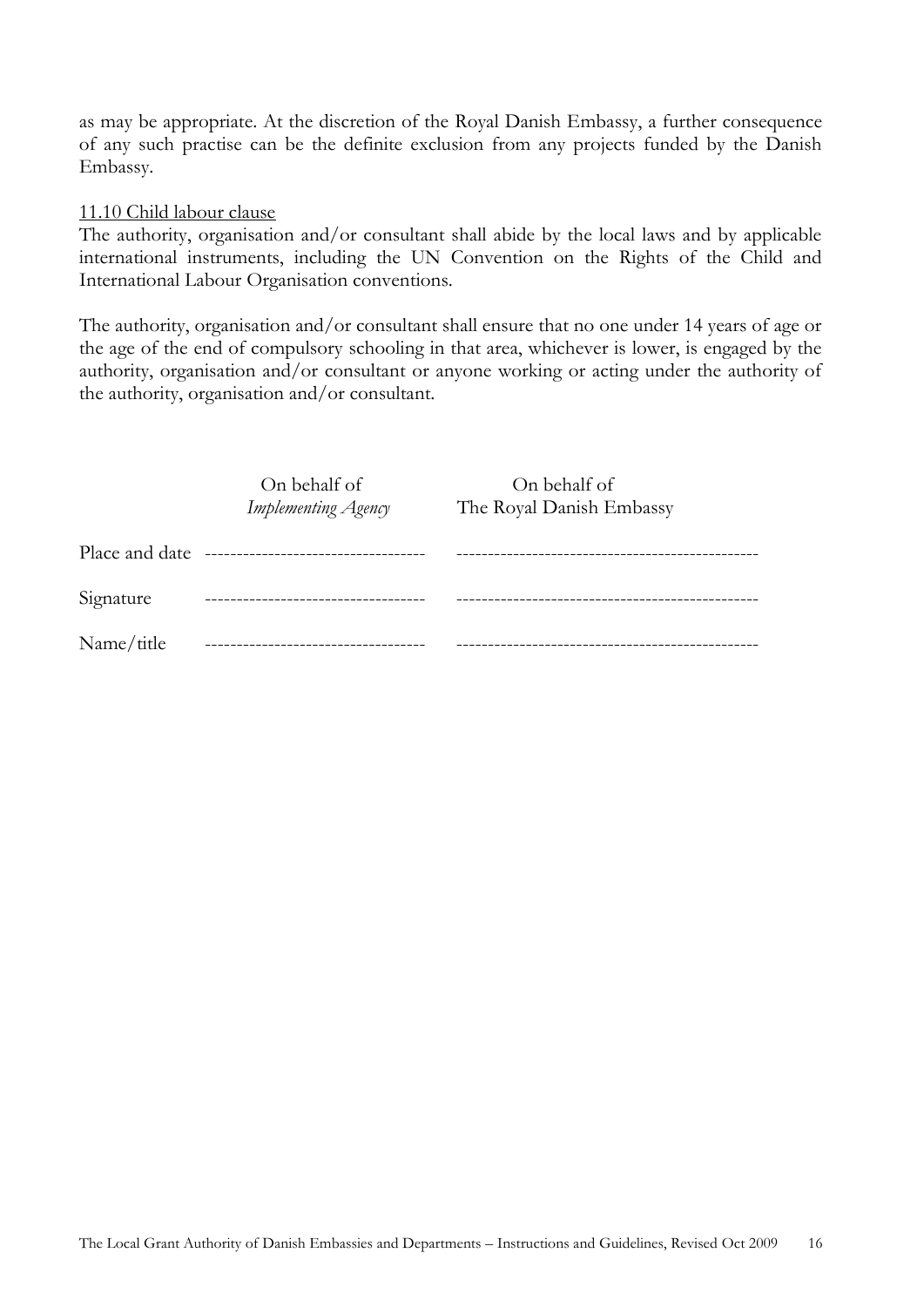# <span id="page-16-0"></span>**Annex 2: Checklist for appraisal**

*The checklist is signed by the appraising desk officer of the Embassy and attached to the grant documents. Comments and reservations, if any, may be added below each issue.*

#### **Checklist for appraisal**

File number: \_\_\_\_\_\_\_\_\_\_\_\_\_\_\_\_

Project Name

Amount requested/period \_\_\_\_\_\_\_\_\_\_\_\_\_\_\_\_\_\_\_\_\_\_\_\_

- The project complies with the Instructions and Guidelines for the Local Grant Authority;
- The project is found feasible and an adequate response to the problems identified;
- $\Box$  The project/outcome is found to be sustainable and is in line with the national policies for poverty reduction;
- The project is found sound budget-wise;
- □ The project is found realistic in its time-schedule;
- $\Box$  The project activities are manageable by the executing partner;
- Other donors to the same project have been consulted and possible harmonised common procedures for funding and monitoring have been explored;
- The executing partner is found to have the capacity to properly manage and report on the funds for the project;
- Risks involved have been considered and risk management integrated in the project document
- The applicant organisation is found to be legally established and have audited annual accounts and annual meetings (only relevant for civil society organisations).
- In conclusion, the project can be recommended for approval:  $\Box$ yes  $\Box$  no

Place and date: \_\_\_\_\_\_\_\_\_\_\_\_\_\_\_\_\_\_\_\_\_\_\_\_\_\_\_\_\_\_\_\_\_\_\_

Signature and stamp of desk officer\_\_\_\_\_\_\_\_\_\_\_\_\_\_\_\_\_\_\_\_\_\_\_\_\_\_\_\_\_\_\_\_\_\_\_\_\_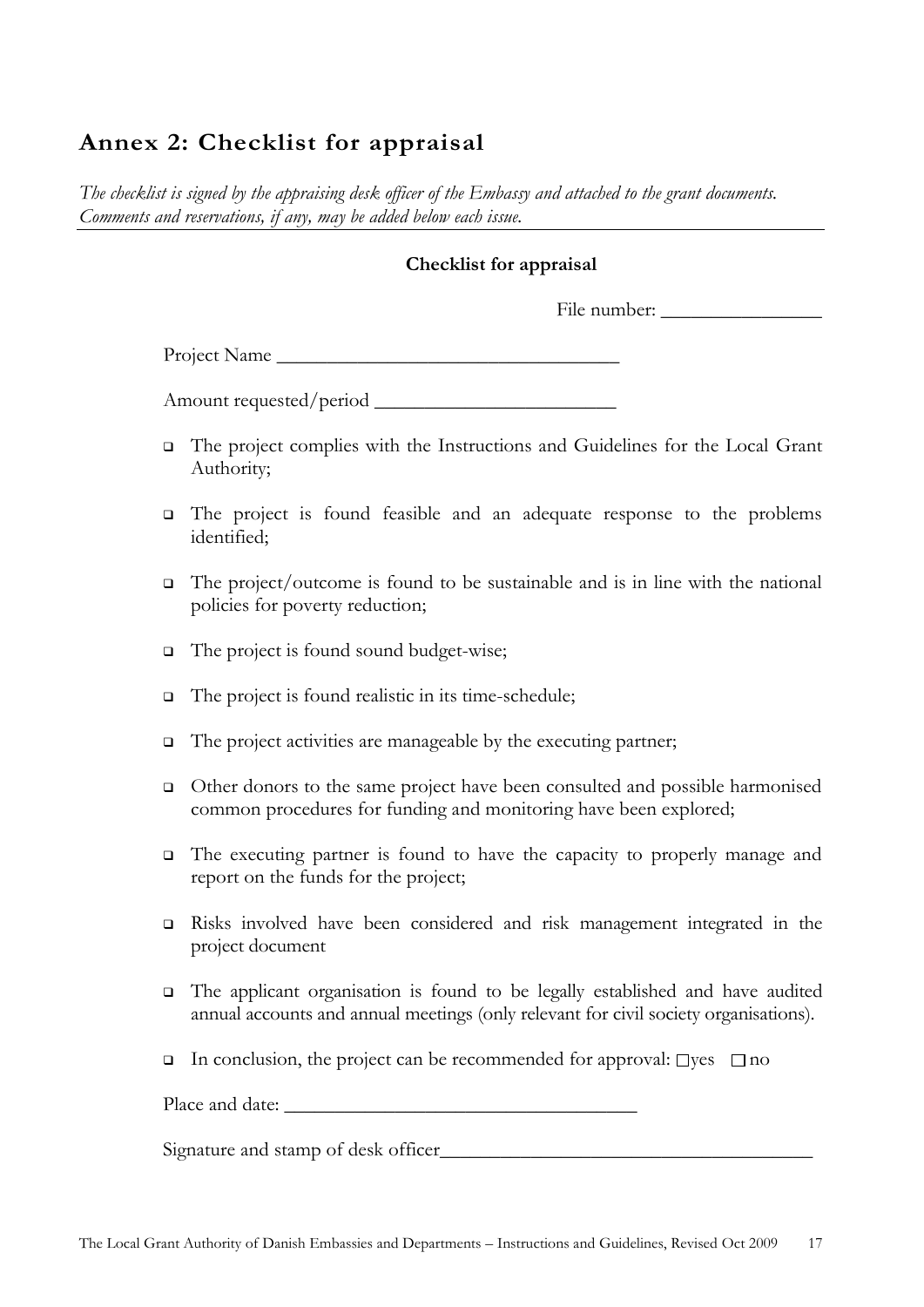# <span id="page-17-0"></span>**ANNEX 3: PROJECT COMPLETION SHEET**

### **OBJECTIVES**

Project Completion Sheets (PCS) have the *double purpose* of

- providing documentation for the use of Danish funds in accordance with general principles for financial management of public resources;
- generating lessons learned of general interest to future Danida-funded activities.

### **RESPONSIBILITY**

- **The Head of Representation/Head of Department** signs the final report. The Representation/responsible department is responsible for entering the reports into the Programme and Project Data Base (PDB) and for informing the Department of Quality Assurance and Financial Management for Development Cooperation  $(KVA)$  ( $kvapor$ ( $@um.dk$ ) by e-mail that the programme or project is completed and final accounts have been uploaded**<sup>9</sup>** .
- **Evaluation Department** is responsible for screening incoming reports regarding quality and format and may decide to require further elaboration by the Representation. The Embassy changes the status of the programme or project in PDB to 'completed' when both the PCR and audited final accounts have been uploaded, and final accounts have been approved by a chief financial officer at the embassy (programme countries) or KVA (non programme countries).

After the accounts have been finalised and audited, the sheet must be entered into PDB at latest *six months after* the end of the programme, project or component phase.

### **FORMAT**:

• Please use the attached format.



PCSs for components should be entered into PDB under the project. In the mail to the Evaluation Department the file number and the UMF Account number should be indicated. Paper versions of the reports are not needed nor accepted.